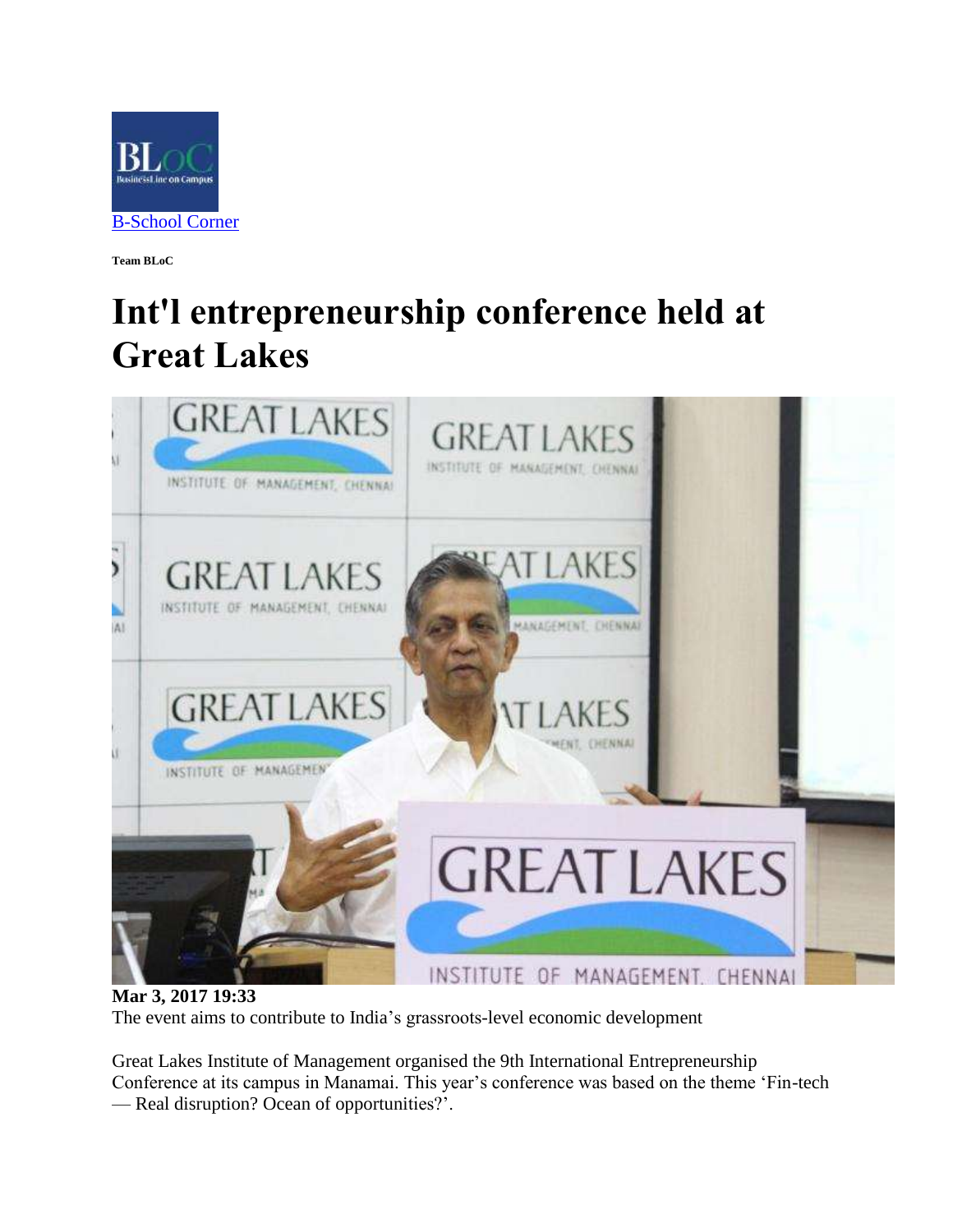Organised every year by the Centre for Innovation and Entrepreneurship Committee at Great Lakes, the conference aims to contribute to India's grassroots-level economic development by creating, nurturing and sustaining successful business enterprises. The conference also enables the mushrooming of socially-responsible entrepreneurial ventures built on a foundation of creativity and innovation.

The speakers included guest of honour PN Vasudevan (Founder and Managing Director, Equitas Holding Ltd), chief guest S Narayan (retired IAS, ex-secretary, Government of India) and keynote speaker Sanjay Swamy (Co-founder/managing partner, PRIME).

Bala V Balachandran, Founder, Dean and Chairman of Great Lakes, in his inaugural address, said that a country like India, which has a large workforce and yet has unaddressed concerns like lack of specific skill-set and subsequent income generation, should focus more on entrepreneurship and skill development. "Encouraging entrepreneurs is critical in order to eliminate any disparity we see today. Take the risk and not only invest your money, invest your time and passion in order to empower other people," he said.

Talking about the changing digital landscapes in fin-tech, Vasudevan shared his thoughts about the possibilities of companies and banks co-existing in the future. "The rise of fin-tech has forced banks to re-think the way they interact with their customers. Rather than fin-tech companies taking over banks or vice-versa, these two entities should use the strengths of each other to work together." While banks regulate and safeguard a customer's confidentiality and money, fin-tech companies have the strength to create an innovative layer. It would be of immense benefit to the people if these two can work together, he added.

Drawing comparisons between India and China in the fin-tech industry, S Narayan spoke about how the latter has emerged stronger than the Western countries. "Four-fifth of all fin-tech companies start in China, which has 700 million Internet users with an Internet connectivity that is four times better than India. More so, all these transactions happen in Mandarin, which is a huge advantage for them."

The former Secretary of GOI also opined that implementing such initiatives in a linguisticallyfragmented country like India might be a challenge, but it is still doable. "We must learn from China. They invest small amounts in fin-tech apps; this investment is available for borrowing and this borrowing decision is based on the data available on consumer spending. This is something we can adapt," he concluded.

Sanjay Swamy highlighted how the growing success of Jandhan, Aadhar and Digital India could be the next step towards making India a paperless and cashless service industry. "India has a two-faced infrastructure — while we may lack in physical infrastructure, we are growing at a tremendous pace in digital infrastructure. We are moving towards becoming a digital country, probably the only country, which through its Aadhar card, has created a difference between an identity and an entitlement. This is a digital real-time verification mechanism and not just a smart card."